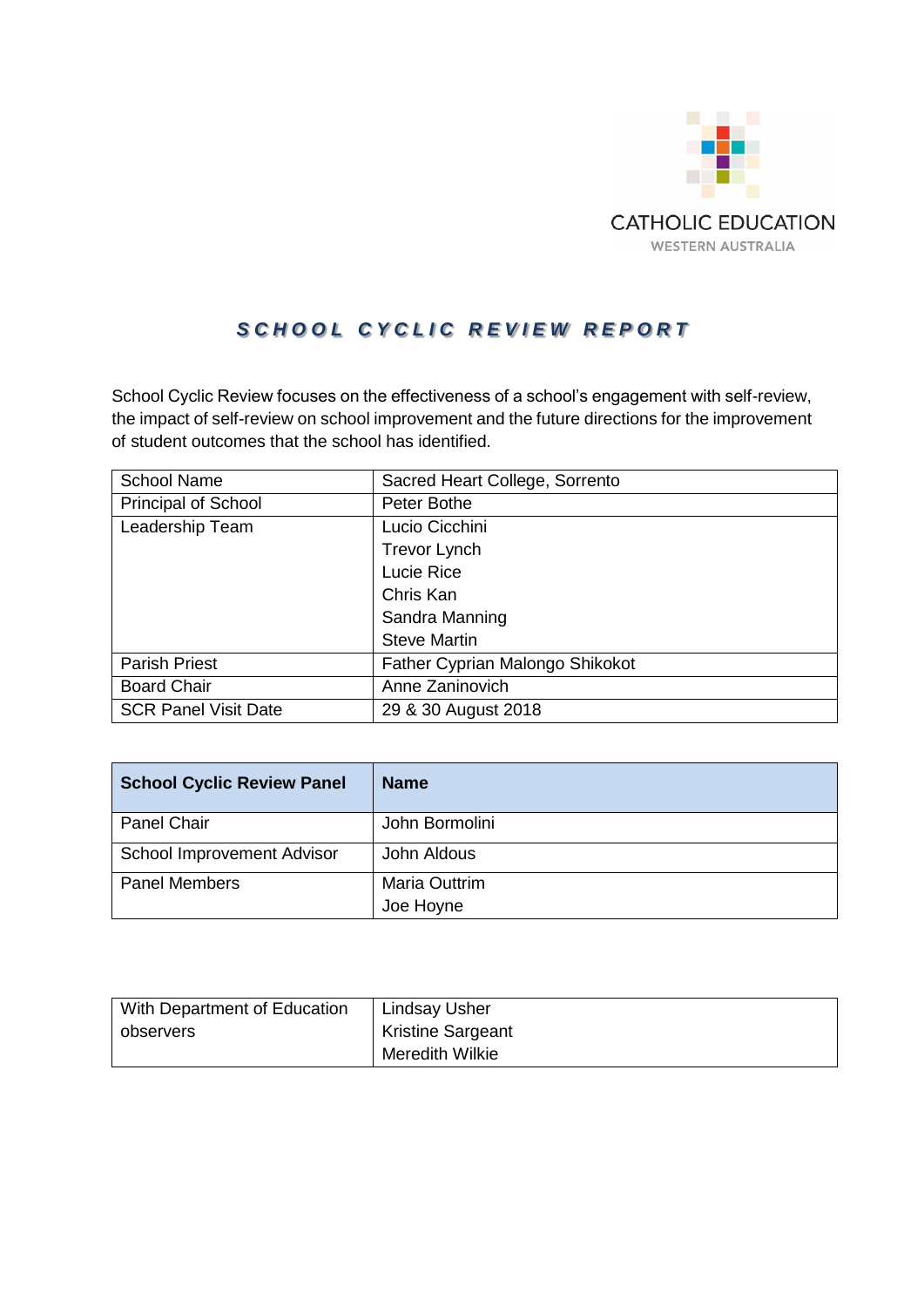## *1. SCHOOL IMPROVEMENT CONTEXT*

## **The school's current context.**

Sacred Heart College in Sorrento is a seven stream Catholic co-educational college catering for approximately 1420 students from Year 7 to Year 12. The college was established in 1967 by the Sisters of Our Lady of the Missions. The college motto is "Semper Superne Nitens" meaning "Always Striving Upwards". The college values are compassion, courage and respect.

The SES (Socio Economic Status) of Sacred Heart College is 112 and it has an ICSEA (Index of Community Socio-Educational Advantage) of 1108. In 2017, the college had 46% of students in the top quartile and 4% in the bottom quartile as indicated by the ICSEA data. Between February 2017 and February 2018, enrolment numbers from Year 7 to Year 12 increased by 2 (+0.1%) from 1,415 to 1,417. In 2017, student enrolments included 1% Indigenous students and 2% from a language background other than English. There were 64 families with a Health Care Card and 37 families with a Pensioner Concession Card.

The College's main catchment area (based on new enrolments for Year 7 between 2013 and 2018) is Sorrento and Hillarys with 13% of student enrolments each, followed by Duncraig with 9% of student enrolments. The closest schools to Sacred Heart College are Duncraig Senior High School (2.6km), St Stephen's School (4.4km) and St Mark's Anglican Community School (5.3km). Between 2017 and 2018, the Catholic schools near Sacred Heart College lost enrolments, whilst the Government and Independent schools experienced some increase in enrolments.

The 2016 census data estimates the population in the catchment area of Sacred Heart College to be 118,453 people and this is forecast to increase by 2% between 2016 and 2021. The main catchment area has a high proportion of Catholics (24.3%), a low proportion of the population that identify as Aboriginal (0.5%), a below average proportion of the population who were born overseas (31.7%) and a very low proportion of the population speak a language other than English at home (10.1%) compared to the averages for Greater Perth and WA.

In 2011, the North Beach Parish had a population of 8,339 Catholics, making up 26.7% of the total population in the area; this is above the average of 24.4% for the Archdiocese of Perth. 65.7% of Catholic secondary school-age children within the parish attended a Catholic secondary school, which was above the average of 61.4% for the Archdiocese of Perth. In 2018, Sacred Heart College had 1,417 students of which 3.8% were non-Catholic. This is significantly lower than the WA average of 30.3% non-Catholic student enrolments at CEWA schools. The ratio of non-Catholic student enrolments has stayed steady from 2013 in which 3.1% of the 1,233 students were non-Catholic.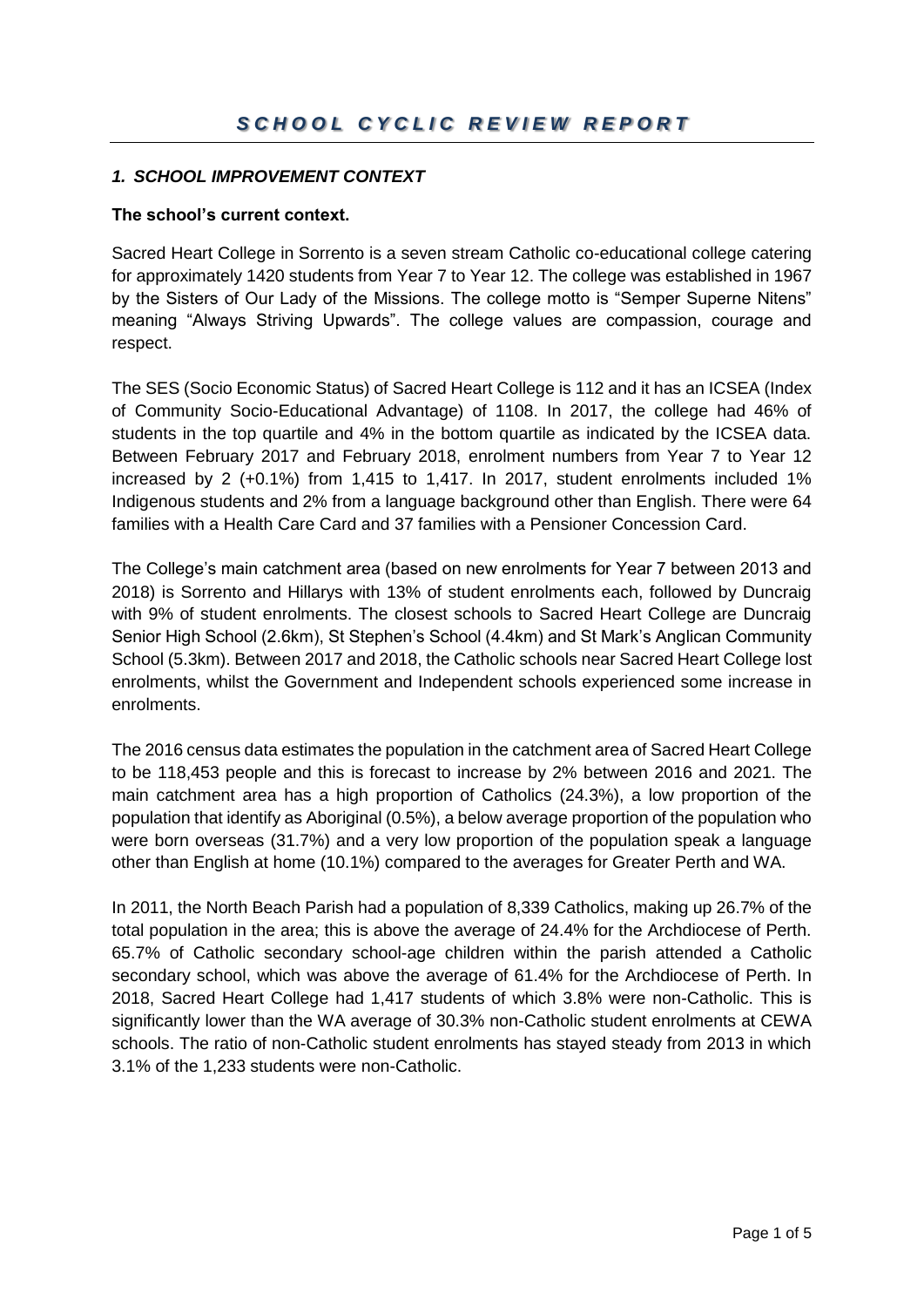# *2. 'LOOKING BACK' ON THE IMPROVEMENT JOURNEY*

**The School Cyclic Review (SCR) Panel's views regarding improvements in outcomes and provision that have taken place over the past 3-5 years with substantiated evidence.**

Sacred Heart College enjoys a formidable reputation and profile within its north western regional context as an excellent Catholic secondary school. Its long term improvement journey over the past three decades has been one of continually seeking ways to improve its standing and its approach to the broad, holistic education of its students around the key pillars of spiritual, academic, pastoral and sporting development.

In its recent strategic intent and planning for improvement, over the last five years, the college has achieved much and continues to seek further innovation and new opportunities for its students against the changing backdrop and challenges for those graduating into the  $21<sup>st</sup>$ century.

In looking back over this recent journey, a number of observations across the four LEAD dimensions can be made about the educational community of Sacred Heart College.

### **Learning (Education)**

- It is clear that the college community continues to search for and develop a shared vision for learning.
- There is a consistency in educational outcomes that can be evidenced in performance data. Results, in general, are consistently high and in keeping with the socio-economic (ICSEA) standing of its enrolment.
- The college has sought and implemented a number of strategies and approaches to improve and innovate their learning engagement, particularly in regard to developing a learning culture of enquiry and exploration. This is exemplified in such ways as experimenting with single gender streaming in Year 10 English, utilising an Innovation Hub or centre for demonstrations, mentoring staff in various aspects of technology and its application, and adopting a down-scaled approach to assessment in Year 7 (where students do little assessment at all in the first semester and concentrate more on Project Based Learning).
- There have been clear attempts to adopt the integration and recognition of soft skills, where students received some subjective evaluation of their critical thinking and collaborative skills.
- Although not always consistently adopted, the college has tried to build best pedagogical practice across the school.

## **Engagement (Community)**

• Sacred Heart College has a strong record of effective and involved communication with all members of its community, both internally and externally (parent and family connections).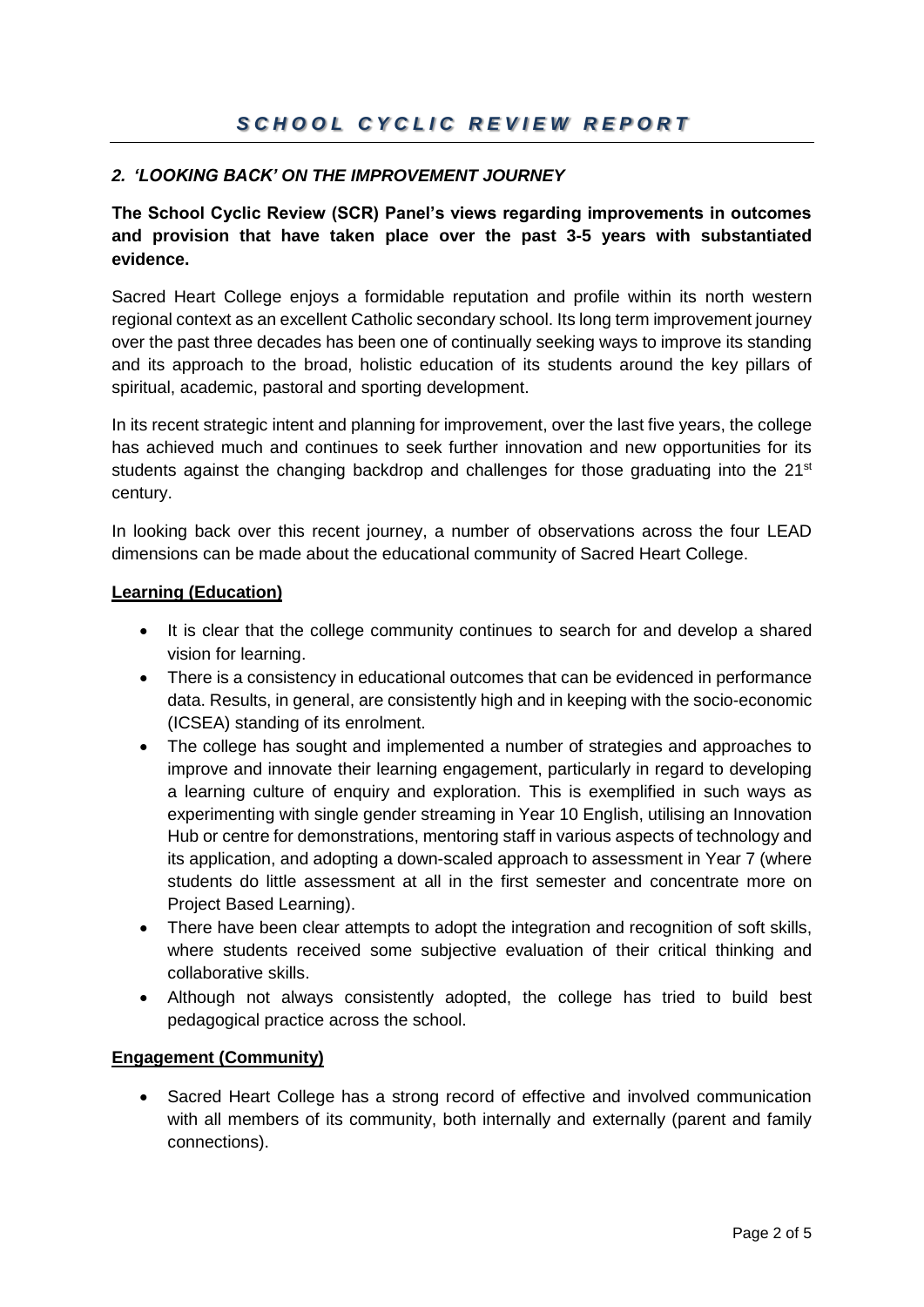- There are impressive indicators of strong engagement with a clear sense of belonging that is valued by students, staff and community members.
- Beyond its traditional feeder Catholic regional primary schools, recent enrolment data trends demonstrate a wide enrolment capture of families enrolling from more distant locations and primary schools.
- There have been significant new approaches to promoting greater collaboration and team learning within the staff at the college, including attempts to build a professional learning community approach. There is a weekly structured program of professional conversation and development, established through an "early finisher Thursday" weekly meeting program, for whole staff, Professional Learning Community groups and Learning Area meetings. Although relatively new and subject to review shortly, this approach appears to have positive affirmation from staff.

## **Accountability (Stewardship)**

- The college has recently utilised "Educator Impact" and a survey tool approach to gain feedback from students for middle managers and teachers. This has been used to direct improvement strategies for staff, with some peer classroom observation also occurring.
- Staff have felt that there is a culture of feedback and there are opportunities for good conversations on professional growth.
- Additional structures and staffing have responded to the changing needs of the school, accountability requirements and the rapidly emerging demands of the changing context. For example: the school has a shared approach to leadership with Teaching and Learning (separated from Curriculum); significant improvements have been made towards well-being through the Positive Schools program: and the college is constantly re-evaluating its policies and approaches in keeping with mandated compliance and the challenges of contemporary issues.

## **Discipleship (Catholic Identity)**

- An evident culture of service that models support and assistance to those in need is a feature of the general ethos of the college.
- The Young Vinnies program and its depth and strength with the students is very impressive and seemingly continues to grow. Another good exemplar is the popular Vietnam immersion service program.
- The college does not currently have a dedicated singular Parish Priest and the SCR Panel was not able to speak to Father Cyprian.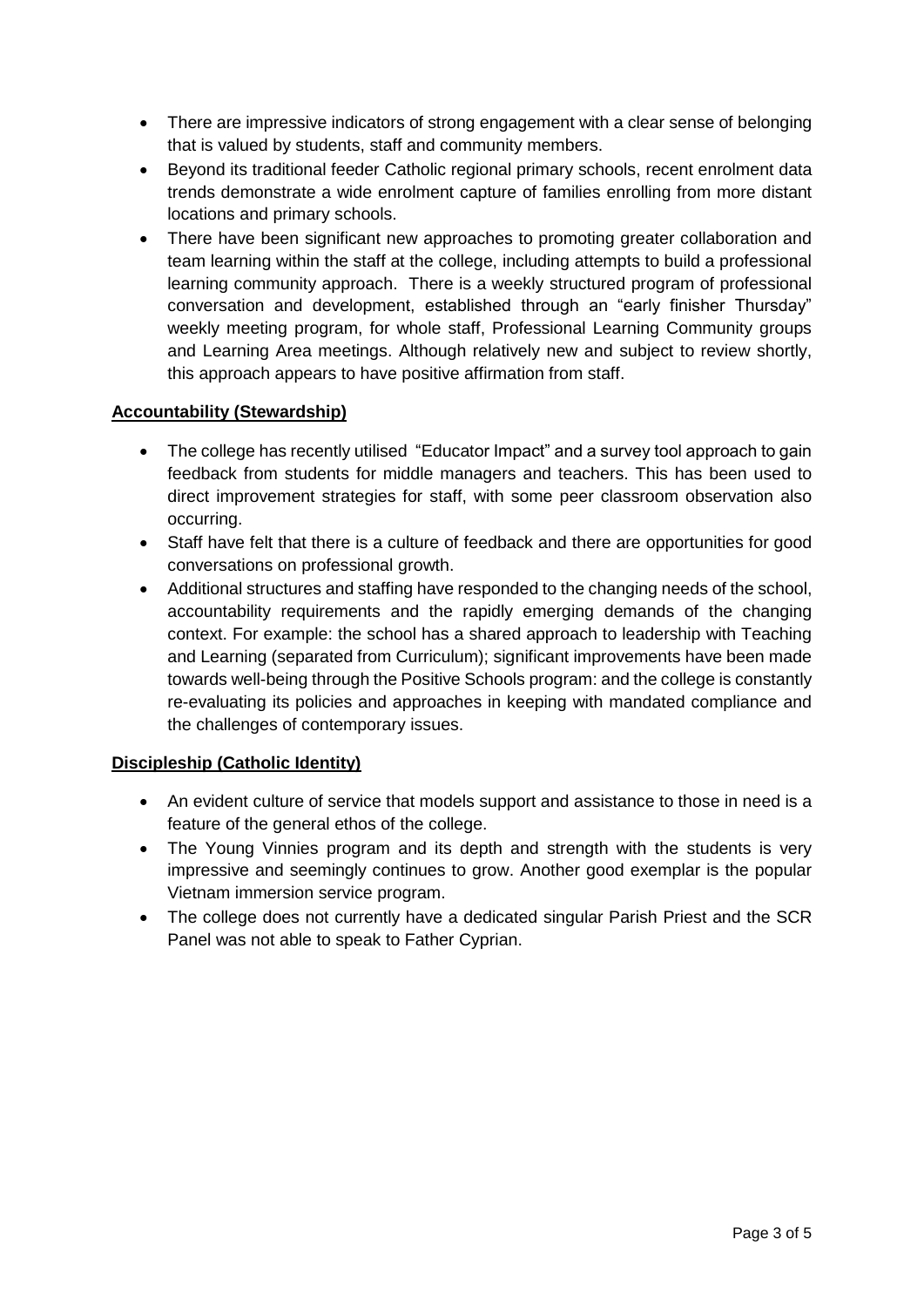# *S C H O O L C Y C L I C R E V I E W R E P O R T*

# *3. 'LOOKING FORWARD' – THE FUTURE DIRECTIONS*

## **The SCR Panel outlines its views, endorsing and/or challenging the school's strategic directions**.

As Sacred Heart College moves forward, there is much conversation about and consideration of the challenges it faces, many centring on maintaining the school's strong standing. More importantly, and as heard numerous times throughout the SCR, the challenge may be in ensuring the school is "staying ahead of the game".

The SCR Panel recommends the following for Sacred Heart College:

### **Catholic Identity (Discipleship)**

- Further review the employment of Religious Education specialists. In recent times, the college has sought to employ specialists to bolster this area, with initial indications proving that this is a successful investment. Further review might point to this being expanded and pursued when the opportunity arises.
- Continue to align the vision, goals and mission of the community. This will help sustain the wonderful mix of activity that contributes to the education of the whole person (as encapsulated in the Strategic Plan 2018-2020 diagram).
- Continue to build on the foundation work of the "Transforming Lives" system strategy by exploring other possible opportunities or offerings for Aboriginal students.

## **Education (Learning)**

- Continue to plan for, monitor and achieve strong student performance using evidence based improvement strategies.
- Implement a targeted approach in the use of data to monitor and improve learning and achievement outcomes, particularly in the middle years and for mid-range achieving students  $(25<sup>th</sup>$  to  $75<sup>th</sup>$  percentiles).
- Continue the development of new and innovative approaches to achieve consistent pedagogical practice in teaching and learning.
- Develop an evaluative framework in the college's improvement strategies that sets targets and measures success.
- Utilise post school tracking of students to evaluate the longer term effectiveness of programs and opportunities offered at the college.
- Adopt the Literacy Collective program for 2019 (there is a strong need for a consistent school approach).

#### **Community (Engagement)**

- Consolidate the strong connection and clear channels of communication, adding further effective means such as the proposed "College App" for more rapid reference for parents.
- Ensure that the ongoing, ever present review of calendared activities and opportunities continues annually so as to not over burden students and their commitment level when there is so much on offer.